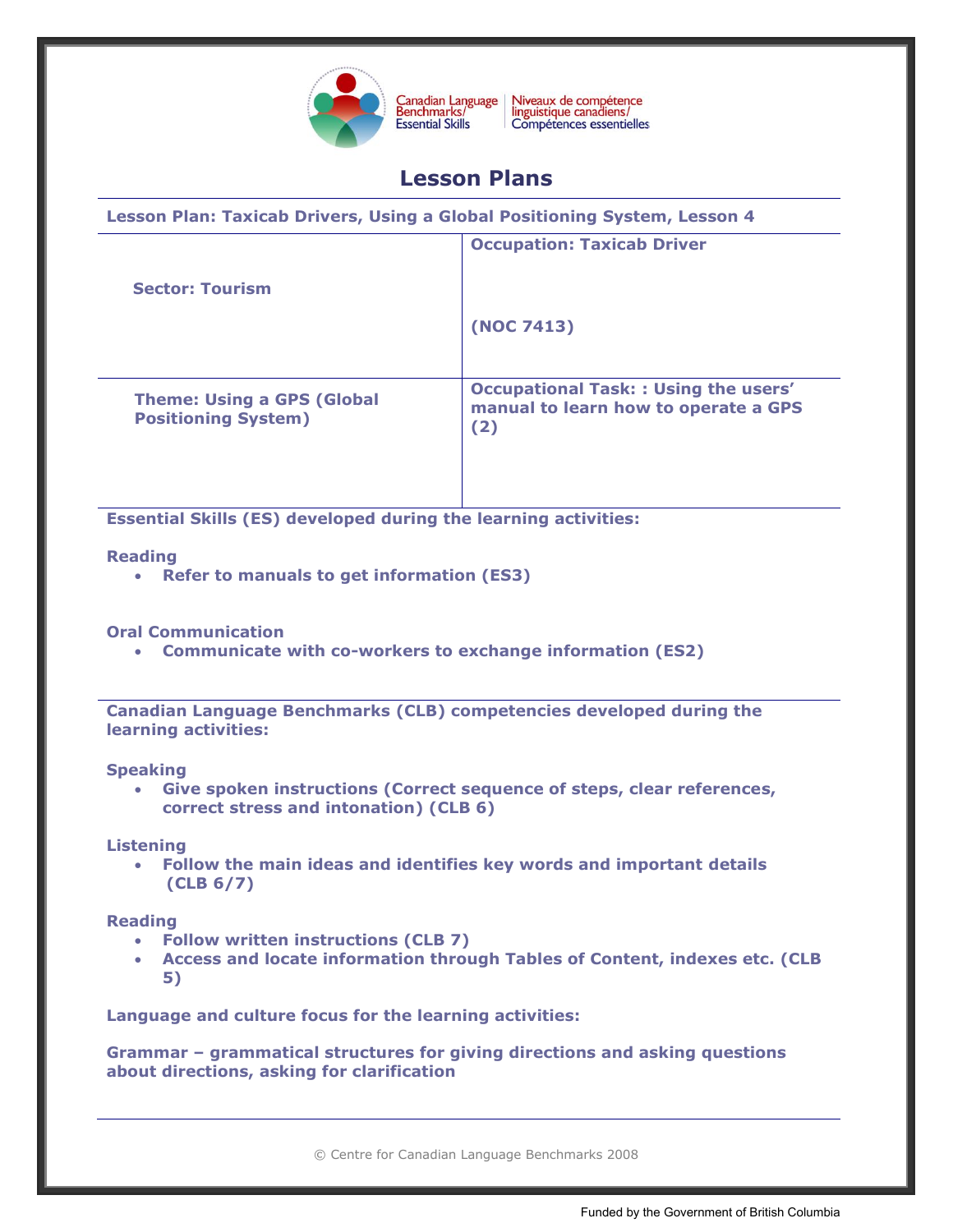

Canadian Language<br>Benchmarks/ Niveaux de compétence<br>linguistique canadiens/ Compétences essentielles

### **Culture**

**Taxicab drivers must be able to provide reliable, expert service and information. This involves being at a pickup location on time and getting customers to their location on time. Drivers must be able to read a map quickly or use a GPS to ensure timely, correct service. Taxi drivers are also frequently asked questions about hotels, bars, restaurants or shopping locations.**

**Suggested teacher resources and classroom materials needed:** 

**For Teacher reference:**

**Occupational Language Analysis for Taxicab Driver (NOC #7413) [http://www.itsessential.ca/itsessential/display\\_page.asp?page\\_id=353](http://www.itsessential.ca/itsessential/display_page.asp?page_id=353)**

**Essential Skill Profile for Taxicab Driver (NOC #7413) <http://srv600.hrdc-drhc.gc.ca/esrp/english/profiles/56.shtml>**

**Garmin Owners' Manual (Nuvi 300/350 ) [http://www8.garmin.com/manuals/Nuvi350\\_OwnersManual.pdf](http://www8.garmin.com/manuals/Nuvi350_OwnersManual.pdf)**

**A Garmin Nuvi 300 or 350**

**For Learners: One Garmin Nuvi 300 or 350 for each learner**

**One copy each of Garmin Owners' Manual (Nuvi 300/350 ) [http://www8.garmin.com/manuals/Nuvi350\\_OwnersManual.pdf](http://www8.garmin.com/manuals/Nuvi350_OwnersManual.pdf)**

**Either one or two address cards per learner, depending on the number of learners in the class. Each card should include an address or name of a destination with one stop enroute. It should also include a question that the customer will ask the taxi driver. The question could be for the name of a nearby restaurant or local attraction or for the distance from the starting location to the destination.** 

**Estimated time for the learning activities: 1 ½ hours** 

**Learner Profile:**

**The class would probably be multi-level but because the vocabulary and skills the**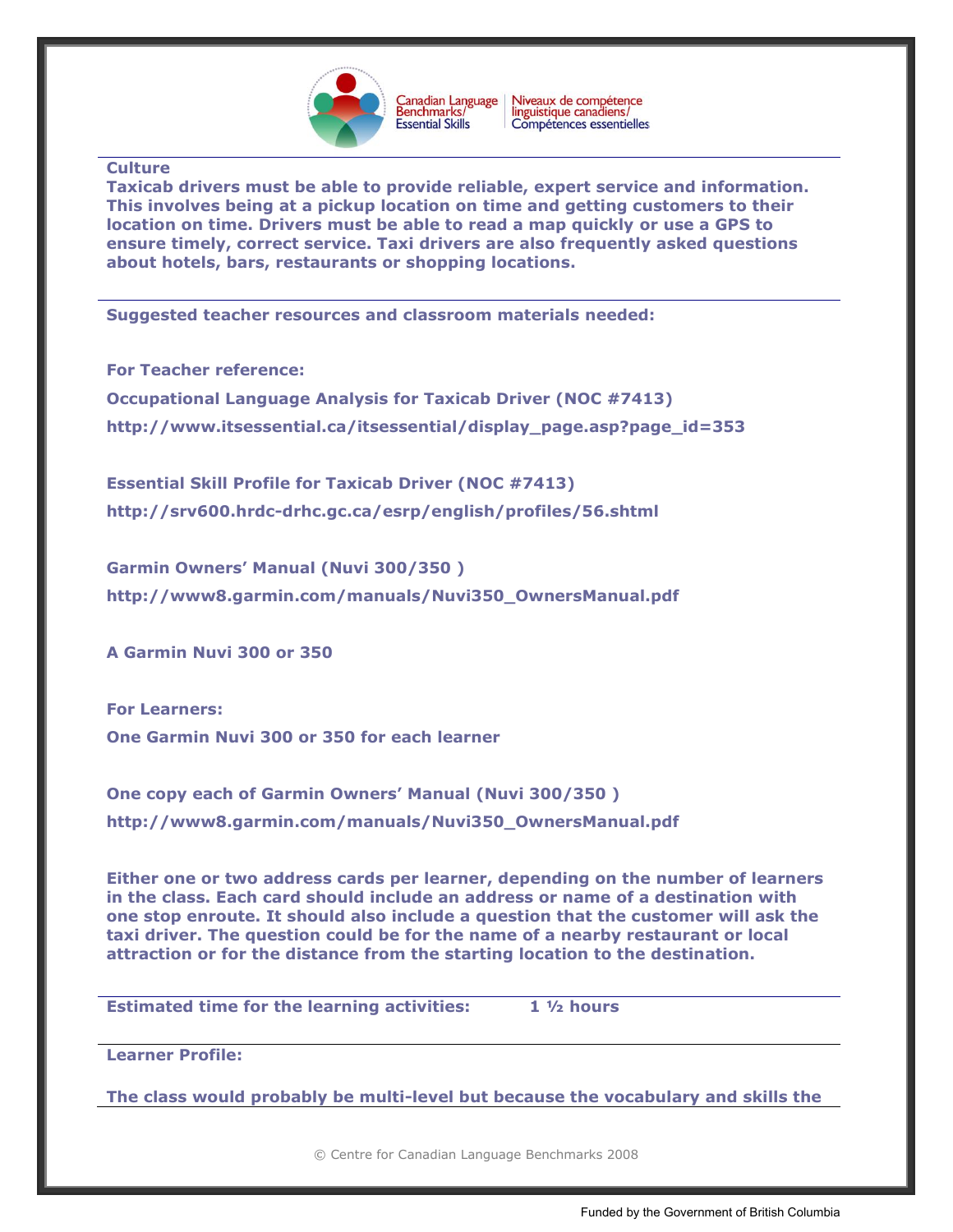

Niveaux de compétence<br>linguistique canadiens/ Canadian Language<br>Benchmarks/ Compétences essentielles

**learners need to know are specific so there would not be any planning to accommodate different levels. Most of the learners would be at least at CLB 5. This lesson is part of a five lesson module. The learners may or may not be experienced taxi drivers.**

**Learning Objectives:**

**Learners will be able to greet a customer, ask for the destination, verify comprehension, input the information into the GPS, get and follow directions to the destination.** 

**Learners will be able to give directions on how to use a GPS.**

**Learners will be able to use the index to find necessary information.** 

**Learning activities:**

**1. Have the learners share their experience with their homework and describe any difficulties or strategies they would like to share with their classmates. (10 minutes).**

**2. Have learners work with a partner. One partner must explain how to use a GPS. S/he must go over everything that has been learned so far. The other partner should ask questions to clarify the information. (20 minutes)**

**3. Simulation activity of a taxi driver picking up a customer. Tell the learners they will be role playing everything they should say and do with a real customer. Hand out the cards to each learner. Tell the learners that each card has a destination, a stop enroute and a question that the customer will ask. The taxi driver should use the GPS to find directions and to help answer the question. If a taxi driver has difficulty the customer or the teacher can help. (This is not a test situation; this is a practice situation and is for learning and perfecting their skills.) After the first role play the learners switch roles.** 

**Note: The customers should be focusing on clear pronunciation. The taxi drivers should be confirming their comprehension. To simulate real situations the taxi drivers should place their chairs in front of the passengers, so their backs are to the passengers. (40 minutes)**

**3. Direct learners to the manual index. Ask them to identify on which pages they find information on the following topics:**

- **Changing to daylight saving time**
- **Care instructions for their GPS**
- **Mounting the GPS on their dashboard**
- **Using headphones**
- **The GPS battery**